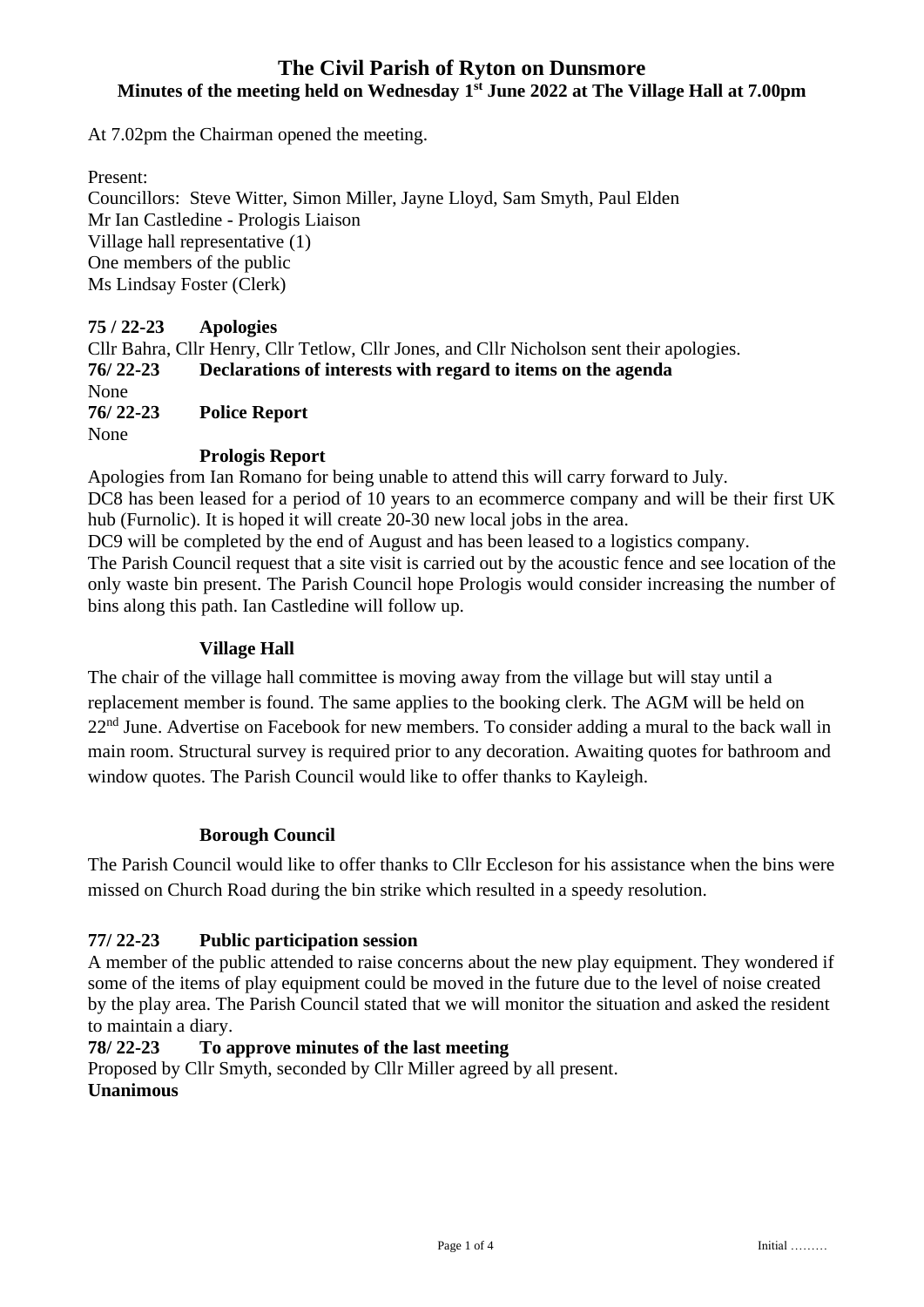# **Finance**

## **79/22-23 To approve payments to be made**

Proposed by Cllr Smyth, seconded by Cllr Miller agreed by all

**Unanimous**

# **80/22-23 To approve purchase of dog poo bags for dispensers £460.44+VAT**

Proposed by Cllr Witter, seconded by Cllr Smyth agreed by all present.

#### **Unanimous**

# **81/22-23 To approve slcc membership**

Proposed by Cllr Witter, seconded by Cllr Lloyd agreed by all present

## **Unanimous**

# **82/22-23 To approve WALC membership**

Proposed by Cllr Lloyd, seconded by Cllr Miller agreed by all

#### **Unanimous**

# **83/22-23 To approve purchase of clip frames for noticeboards £97.02**

Proposed by Cllr Lloyd seconded by Cllr Miller agreed by all present.

## **Unanimous**

# **84/22-23 To approve purchase of printer**

Proposed by Cllr Elden seconded by Cllr Lloyd to purchase new printer from Cartridge People at cost of  $£542.80 + £24.99$  for warranty

# **Unanimous**

# **85/22-23 To approve grant for Evergreens**

Proposed by Cllr Lloyd seconded by Cllr Elden to approve a grant of £500 to Evergreens agreed by all present.

#### **Unanimous**

# **86/22-23 To approve grant to Ladies Guild**

Proposed by Cllr Lloyd seconded by Cllr Miller to approve a grant to the Ladies Guild of £250 agreed by all present

# **Unanimous**

## **87/22-23 To approve standing orders**

Proposed by Cllr Lloyd seconded by Cllr Elden agreed by all present

# **Unanimous**

## **88-22-23 To approve financial regulations**

Proposed by Cllr Lloyd seconded by Cllr Elden agreed by all present.

## **Unanimous**

## **89/22-23 To note internal audit**

Noted

## **90/22-23 To approve Section 1 AGAR**

All statements were read out and agreed section 1 Proposed by Cllr Lloyd seconded by Cllr Elden agreed by all present.

## **Unanimous**

# **91/22-23 To approve section 2 AGAR**

Proposed by Cllr Lloyd seconded by Cllr Miller agreed by all present.

## **Unanimous**

# **Correspondence**

# **92/22-23 correspondence requiring a decision**

- Proposed by Cllr Lloyd seconded by Cllr Witter to approve use of the recreation ground for commercial use at a cost of £12 per year. The use must be sensible, or the agreement will be reviewed. Risk assessments and insurance to be provided by commercial company.
- Mowing schedule has already been provided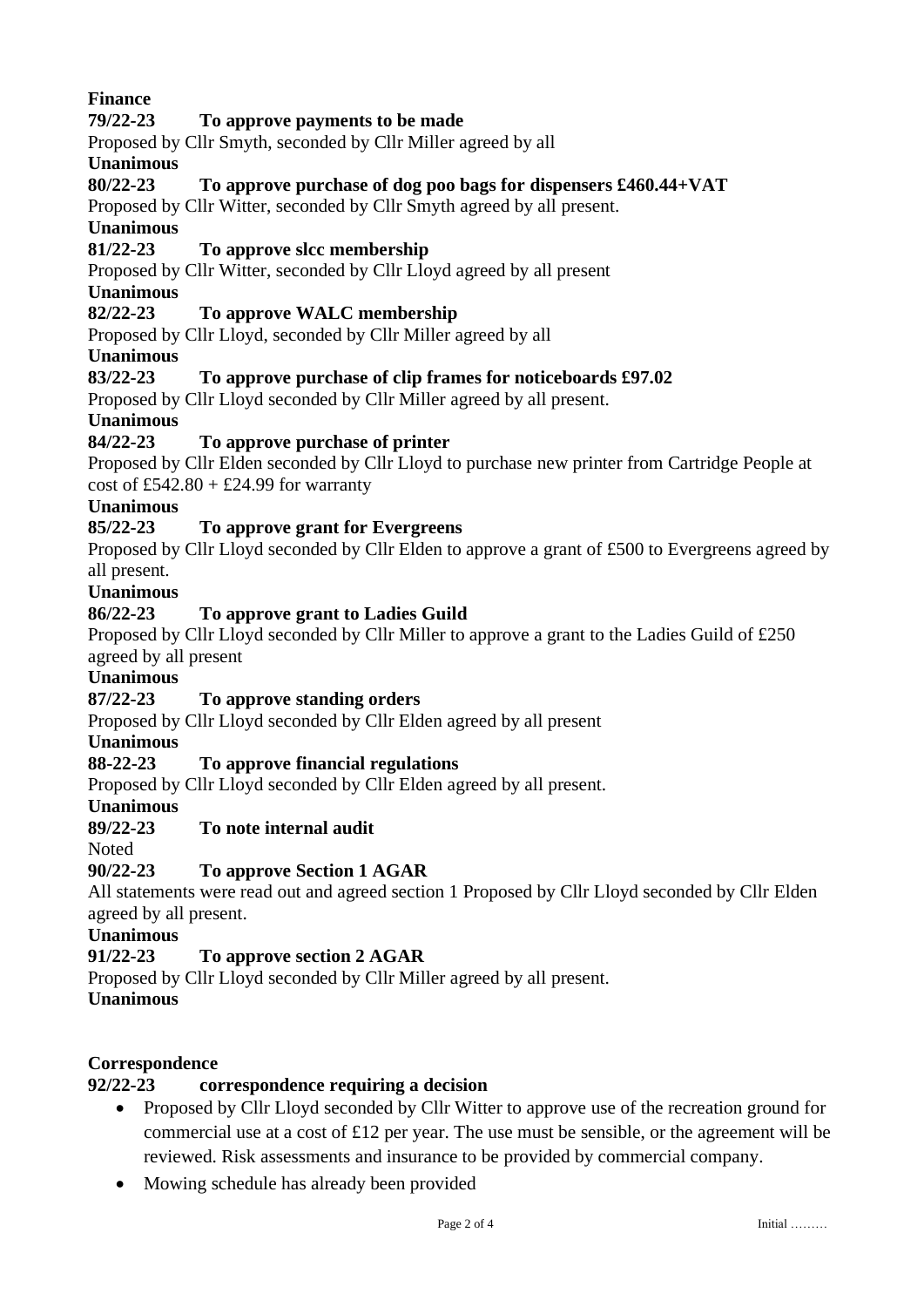- To discuss use of shipping container to be used for storage.
- A remembrance plaque may be placed under an existing tree in the village.

#### **Items for this meeting**

#### **93/ 22-23 Play Equipment renovation and report**

New play area is now complete and is being well used.

**94/ 22-22 Water Meadow**

Tree planting has taken place

## **95/22-23 CCTV update**

New policies are required to fulfil DPIA and GDPR requirements.

#### **96/ 22-23 Noticeboard replacement schedule**

Boards will be replaced in the next couple of weeks

#### **97/ 22-23 To discuss allotment issues**

Another plot has been let, a couple of plots remain. The Parish Council will monitor the fencing situation

#### **98/22-23 pavilion update**

Awaiting quotation and plans, Cllr Elden will review plans.

#### **99/22-23 The Orchard**

No update

## **100/ 22-23 Provost Williams School**

Productive site meeting held. There are some established trees on the footpath line and consultants are dealing with this.

#### **101/ 22-23 Burial Ground**

The work on the burial ground is due to start soon. Cllr Witter has cut the hedge. A new padlock has been placed on the burial ground with code.

## **102/ 22-23 To approve secondary Vice Chair**

Cllr Smuth proposed Cllr Lloyd seconded by Cllr Miller agreed by all present. Cllr Lloyd accepted the nomination.

## **Unanimous**

## **103/ 22-23 Report of the Chairman**

None

## **104/ 22-22 Member reports**

Bus was unable to use Bagshaw Close due to cars being parked on both sides of the road. Council to consider requesting WCC add yellow lines to the A45 side of Bagshaw Close.

Lorries are using the cut through from the A45 to Church Road as a parking area at night. To request additional no waiting signage.

Sections of Church Road have been missed on Church Road awaiting grass cutting map from WCC. Handyman will continue in role following move.

## **105/22-23 Confidential matters**

## **106/ 22-23 Date of the next meeting**

*The meeting unanimously resolved that the next Parish Council meeting will be held on Wednesday 6 th July at the village hall at 7pm.*

#### **The meeting closed at 20.40pm.**

Signed Chairman Date